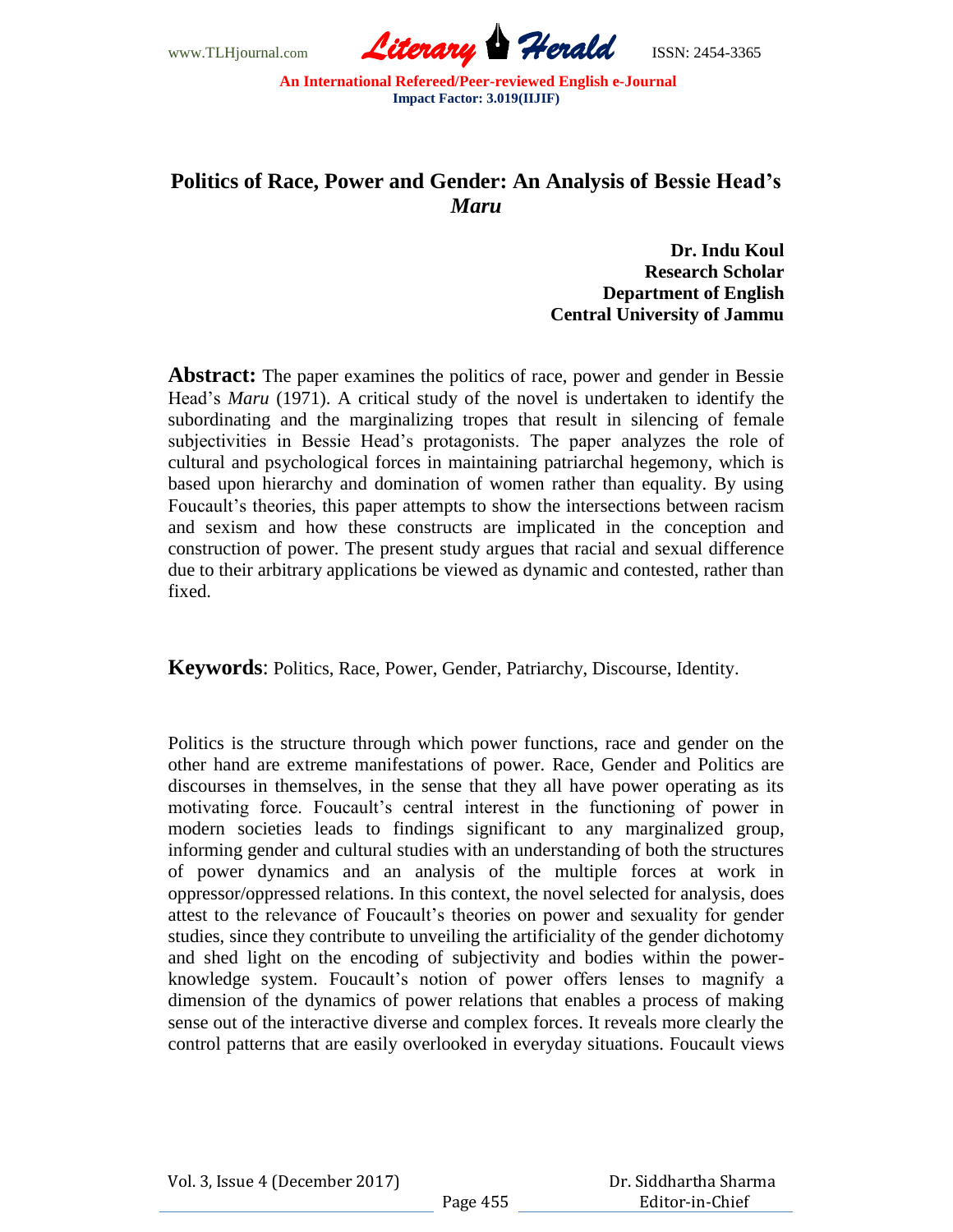

power not only as a juridical notion or as something possessed and consciously exercised, but also as a relation or mode of interaction.

According to Foucault, Power:

… must be understood in the first instance as the multiplicity of force relations immanent in the sphere in which they operate and …, as the process which, through ceaseless struggle and confrontations, transforms, strengthens, or reverses them, as the support which these force relations find in one another, thus forming a chain which isolate them from one another, and lastly, as the strategies in which they take effect whose general design or institutional crystallization is embodied in … the various social hegemonies. (Foucault 92)

Power represents the different modes by which a human being is made a subject, "… subject to someone else by control and dependence," and ties his or her own identity by a consciousness or self-knowledge both meanings suggest a form of power which subjugates and makes "subject to" (Foucault 170). Foucault calls for a conception of power where the privilege of the law is replaced with "… the viewpoint of the objective, the privilege of prohibition with the viewpoint of tactical efficacy, the privilege of sovereignty with the analysis of a multiple and mobile field of force relations, wherein far reaching, but never completely stable, effects of domination are produced" (Foucault 102). "Force relations" in this characteristic of power must be understood as meaning relations of dominance rather than the application of brute force. Power is exercised in our society through subtle mechanisms and not through such open application of force. One such mechanism is discourse or, more exactly, "discursive practices" (Foucault 100-101).

Foucault's notion of discourse offers a means of dissecting some of the elements of the more inherent dimensions of power relations. He views discourse as the joining of power and knowledge, as "… practices that systematically form the objects of which they speak … Discourses are not about objects, they do not identify objects, they constitute them and in the practice of doing so conceal their own invention" (Foucault 2). This explains meaning not as something that arises only from language, but also "… from institutional practices, from power relations, words and concepts change their meaning and their effects as they are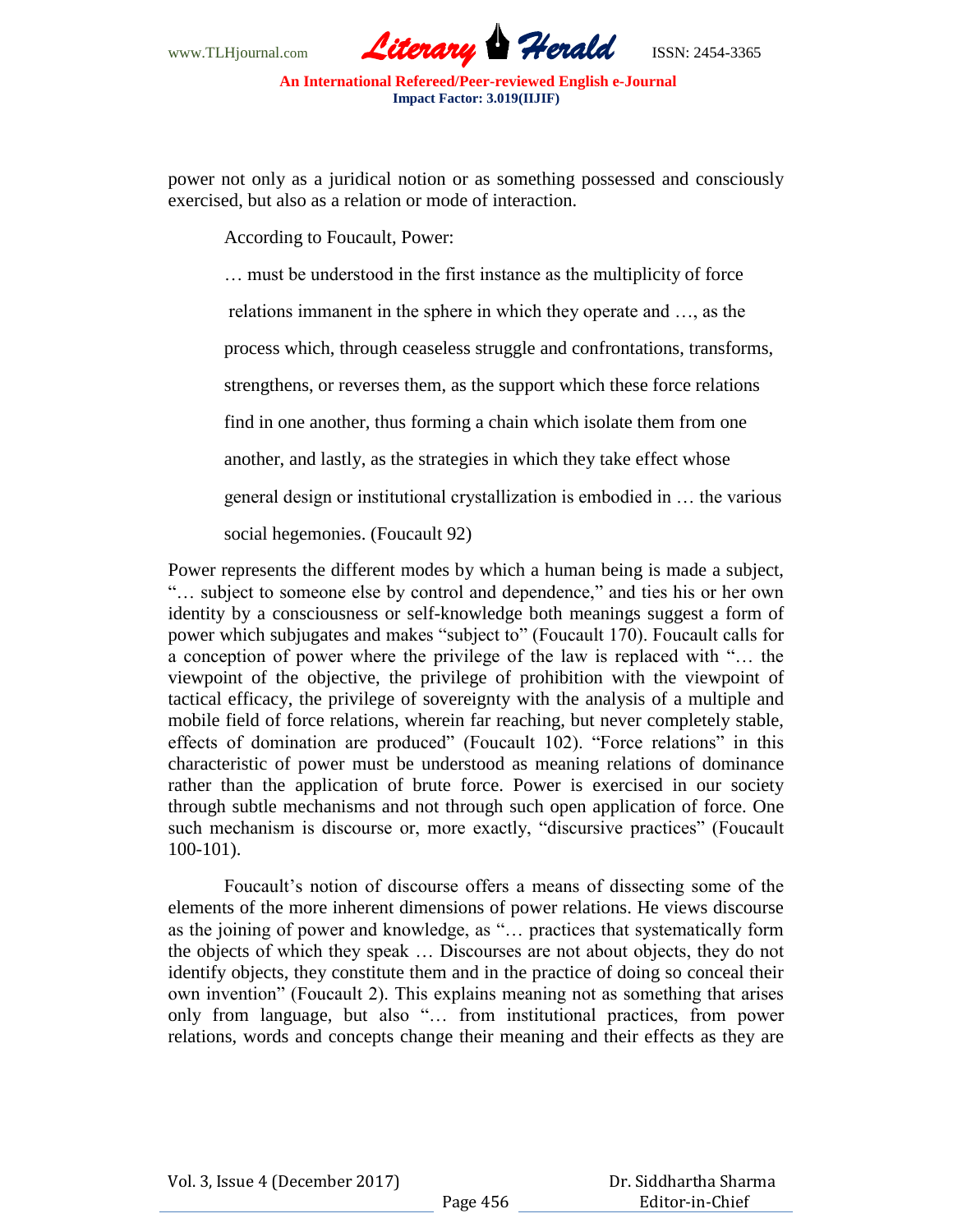

deployed within different discourses" (Foucault 2). Accordingly, discourse can be "an instrument, an effect of power, but a hindrance, a stumbling-block, and viewpoint of resistance" (Foucault 101). Thus, one can say that a discourse defines what can be said, who can speak and who must remain silent, in this way defining their being, or as Foucault has said, defining the way persons are constituted as subjects. It is by limiting who can speak, and what can be said that discourse is inextricably linked to power. Power relations also need to create knowledge and discourse in order to "hold good" (Foucault 119). In is this twoway interrelationship between knowledge and power that Foucault Tries to convey in his term "knowledge/power."

Even today persons and groups continue to be identified, and identify themselves, as particular races and/or ethnic groups. While theorizing race and racism, Les Back and John Solomos in *Theories of Race and Racism: A Reader* remark:

One of the more reliable, if depressing predictions about the twentieth century was made by the American scholar W. E. B. Du Bois back in 1903 when he asserted that "the problem of the twentieth century is the problem of the colour line - the relation of the darker to the lighter races of men in Asia and Africa, in America and in the islands of the sea.' (3)

As Du Bois predicted, what he characterized as "the problem of colour line" - the problematic relations involving persons distinguished, initially, by skin colour as constituting or belonging to distinct races has been a major problem during the twentieth century. According to him, the "colour line" is an everyday reality based on institutional patterns of racial domination.

Bessie Head"s *Maru* focuses on the ramifications of "the problem of the twentieth century." While interpreting the handling of questions of differences between people in *Maru*, Bessie Head herself states in a letter she wrote to Vigne in 1971 that "the major theme is racial oppression" and that she has taken a hard look at it in *Maru*" (Vigne 136). Again speaking of *Maru* in a 1983 interview Head underlined her point when she explicitly stated that " It definitely tackles the question of racialism because the language used to exploit Basarwa people, the methods used to exploit them, the juxtaposition between white and black in South Africa and black and Baswara in Botswana is so exact" (Mackenzie and Clayton 11).

Bessie Head is in a strong position to speak with authority on this subject because of her own racial background, which led to her suffering from racial prejudice in South Africa and Botswana. She was, as a writer, caught up in what Clingman calls the inevitability of "writing in a fractured society" (Starfield 2). Starfield also notes that laws pertaining to residential and social segregation plus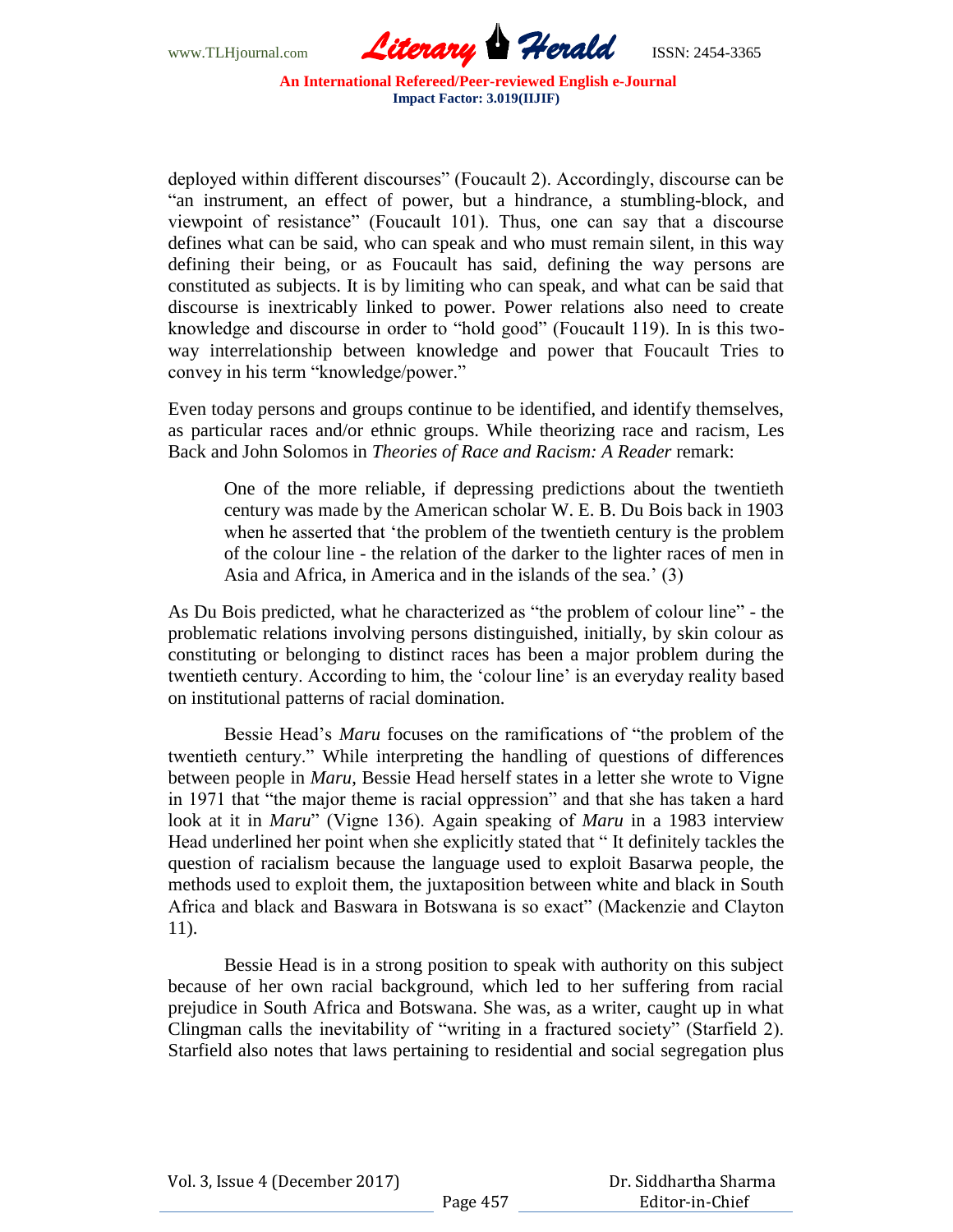

the various censorship acts that made it virtually impossible for a writer to write as anything other than a member of an enforced racial group. Therefore, it is only reasonable to expect that if Head writes, this must remain for her an abiding context. In an interview with Abrahams, Bessie Head expresses the same concern on the question of racial identity:

Here were people with various shades of brown. Those who looked white,

those who looked brown, and those who looked like Indians, and those

who looked like Africans. A newcomer to the Cape, I thought I had

found the ideal place for my mixed-race soul. But quickly and painfully I

learned that if you were not fully grounded in the colour brown, you

would have to be excluded from the community's business and be ready to

endure insult …. (Abrahams 4)

The thematic development in *Maru* provides a unique version of the politics of race and gender in a postcolonial society and the role of the postcolonial woman in shaping the destiny of her culture. Bessie Head condemns all forms of racial prejudice leading to racial oppression. She recognizes that this evil existed in Africa before the white man started practicing it against people of other "races": "Before the white man became universally disliked for his mental outlook, it was there" (*Maru* 11).

In order to understand more fully Bessie Head"s representations of the effect of racial conflict on the identities of the oppressor and the oppressed, it is important to begin with the story of the character that sets in motion: A Maswara (Bushman) gives birth to a girl and then dies. A white missionary"s wife Margart Cadmore, is called to the hospital to supervise the dead woman"s burial because nobody there wants to handle a Maswara. She sketches the dead woman, and being childless herself, impulsively decides to take the baby and rear her; she intends to prove that environment (the social and the cultural conditions) plays a bigger role in human development than heredity. She gives her own name to the orphan and brings her up to become a teacher and artist like herself. When Margaret qualifies as a teacher, the older woman leaves for England. Margaret goes to the village of Dilepe to take up a teaching post at the school there. During all this time, Margaret suffers from the prejudice the majority feels and express towards her, once she has publically admitted she is Maswara, not a coloured, as everyone imagined.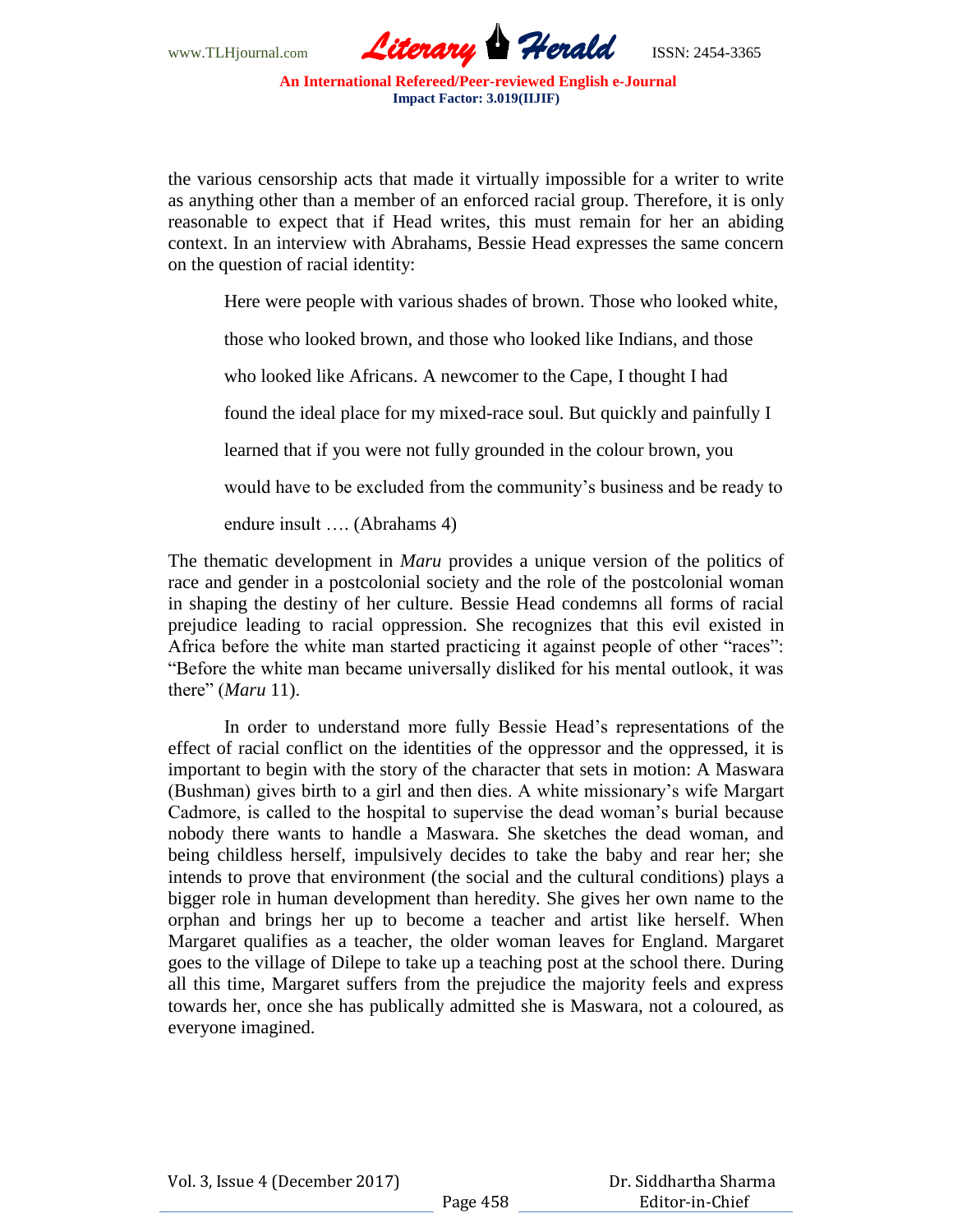

In order for the younger Margaret Cadmore to achieve the theoretical possibility of a universal identity, "a type of personality that would be unable to fit into a definition as narrow as a tribe or race or nation" (*Maru* 15-16), she has to feel the degradation of belonging to a despised group without, as Olaussen notes, the possibility of rejecting this negative identity (Olaussen 85).

"Maswara" is a derogatory term having the same meaning as "nigger" or "kaffir" in other cultures. According to Bessie Head, this "is a term of contempt which means, obliquely, a low, filthy nation" (*Maru* 31). Racial prejudice can spring from superficial differences, "You just have to look different from them, then seemingly anything can be said and done to you as your outer appearance reduces you to the status of a non-human being" (*Maru* 11).

In the context of *Maru*, difference in physical appearance is of importance. The Masarwa or Bushmen were also abhorred by the Batswana because "they hardly looked African, but Chinese." Because their facial feature looked different, the Masarwa are reduced to the status of a non-human being and could be institutionally declared slaves by the dominant Batswana. The focus on physical appearances becomes socialized into signs used to negate their humanity. The Batswana"s understanding of the configuration of difference between people can, perhaps, best be illuminated by Thompson, who in his book entitled *The Political Mythology of Apartheid* (1985), writes, "… the core assumption is that races possess inherently different cultural as well as physical qualities" (69).

Head reveals the lengths to which a dominant, bigoted culture can use its power to define a different, and in the context of *Maru*, a despised racial group as having no point of entry into the dominant culture. Sampson's reference to one of the most insidious forms of domination and oppression-one that is rooted in language and ideology is relevant here. Like the Foucauldian notions of "force relations" and "discursive practices," this kind of domination does not use brute force to accomplish its ends. Rather, domination is accomplished through the construction of the word, "through the very frameworks by which self and other are experienced, subjectivity and self-understandings made known" (Sampson 3). Sampson argues that the distinction between words/ideology and real practice holds for those in positions of power but not for subordinate groups:

Dominant groups have the material power to make reality fit their ideas:

less dominant groups become the reality the idea suggests. In other words,

for the dominated groups, the idea is the reality. What is said and thought

about them becomes the reality of their lives, because those who have the

Vol. 3, Issue 4 (December 2017)

 Dr. Siddhartha Sharma Editor-in-Chief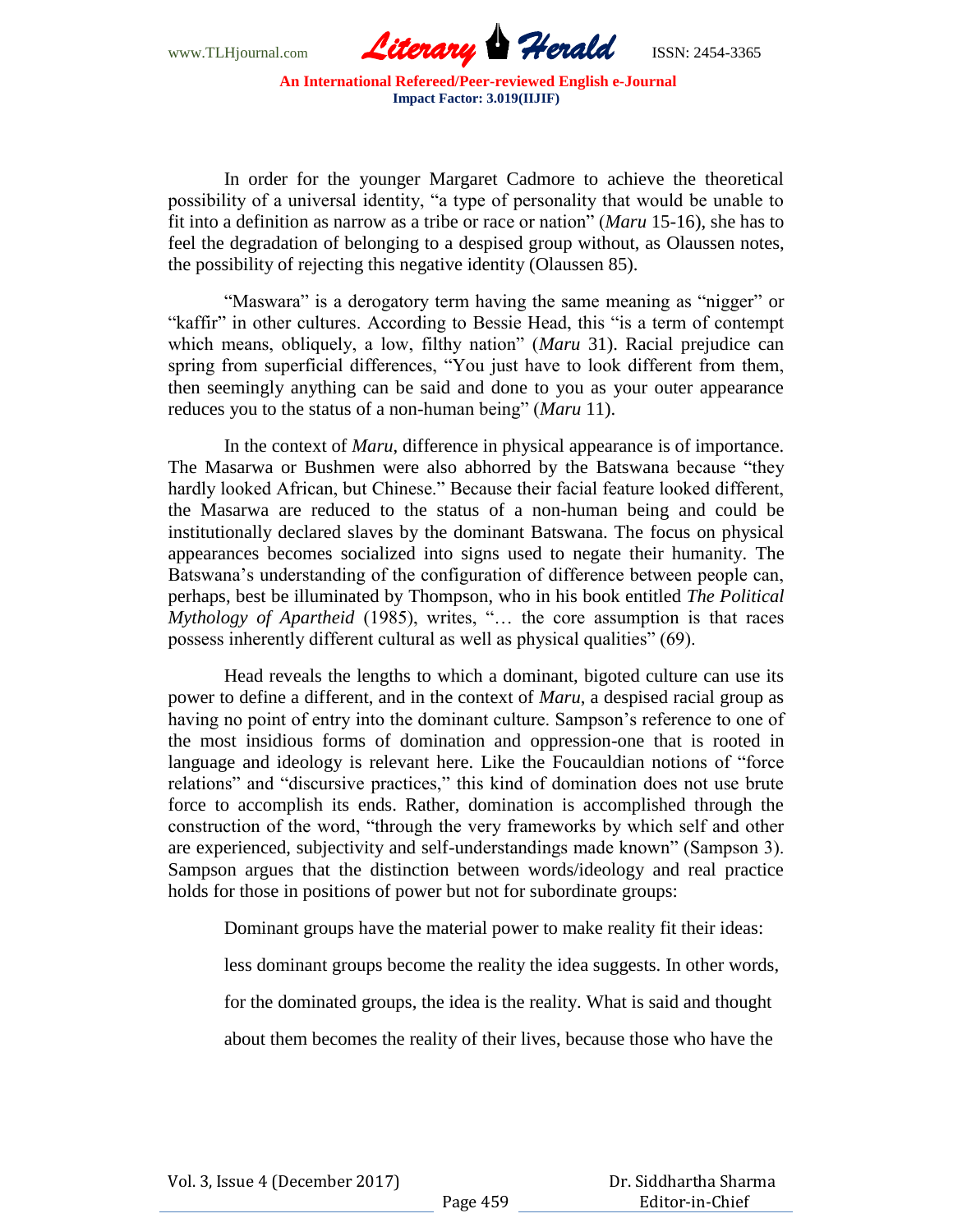

power to say and think also have the power to construct the world in that

image. (27)

Indeed, for the Basarwa, the reality that is constructed is one of "castification." Trueba describes castification as "fundamentally an institutionalized way of exploiting one social group … thus reducing this group to the status of a lower caste that cannot enjoy the same rights and obligations possessed by other groups" (30). This castification, marginalization and oppression of subordinate groups is maintained in the power of language which in the dominant public discourse embodies the ideologies of cultural domination and racism.

In the Batswana discourse, the word "Masarwa" more than anything else conjures up a degenerate physical type. Bessie Head claims that the prejudice against "Bushmen" is so strong that it is not unusual to find the Masarwa grouped with wild animals rather than other human races, "In Botswana they say: Zebras, Lions, Buffalo and Bushmen live in the Kalahari Desert" (*Maru* 11).

Bessie Head chooses to make the heroine of the novel a Masarwa, the lowest of the low in Botswana society, in order to reveal how irrational, hurtful and even criminal such prejudice can be. Margaret was born a Masarwa but Margaret Cadmore, a well-educated, cultured white woman who passed on her culture and knowledge to the younger Margaret, adopted her, at birth. Margaret"s foster mother"s giving the younger Margaret her own English name can be read as a kind of colonization but also as a way of removing the child from the stigmatized position. Through this removal the younger Margaret can be given a new identity and with the proof of her humanity she is then reintroduced as a Masarwa in order to elevate the group as a whole. However, an arbitrary twist of fate-the fact of her being Masarwa by descent prevents the younger Margaret from gaining social approval. Even her education does not save her from the power of racialism and from being ostracized. Pete, the school principal, explains the problem facing him to Seth, the education supervisor:

I have a Masarwa on my staff. The man Seth whistled softly. It"s the

Margaret Cadmore woman? He said looking serious. God, this is going

raise hell among the Totems here. They"re going to blame me, he said. I

only look at qualifications. She was top of the class the whole way through

…. (*Maru* 41)

Vol. 3, Issue 4 (December 2017)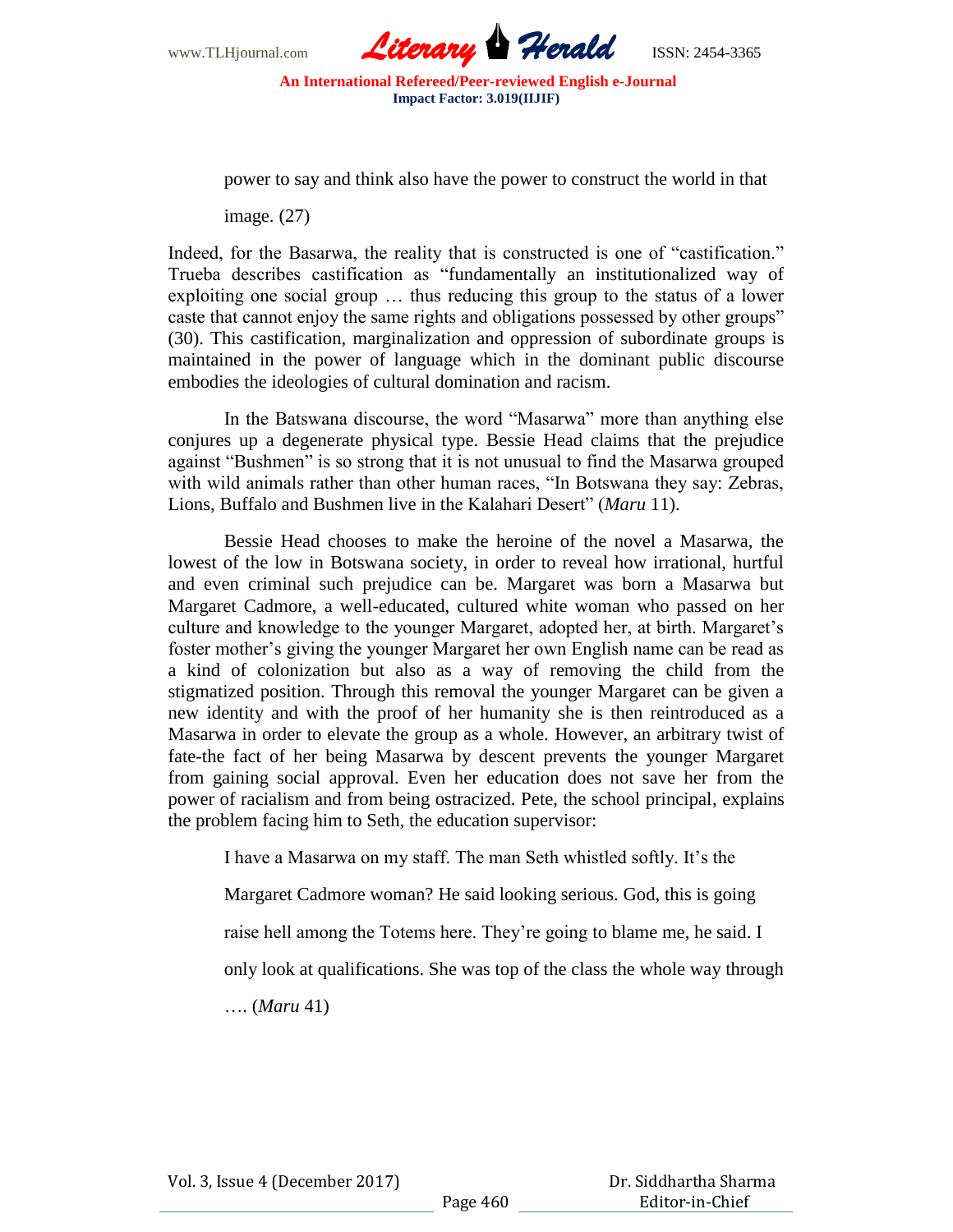

Obviously it was Margaret"s outstanding educational qualifications that got her the job in the first place. However, in the eyes of Seth and Pete these are less important than Margaret's Masarwa origins. Since racism is a function of power, Pete's attitude to Margaret is, "She can be shoved out" (*Maru* 41).

Certainly there is no place for a Masarwa teacher in Motabeng, where most destinies particularly those of Masarwa were known to everybody and seemed to go without saying. In the eyes of the Motabeng community Margaret is the "wrong" person to be a teacher. As a teacher and artist she disrupts the historically constructed master/slave dialectic of the Motabeng society by effacing their constructed stereotype of the Masarwa as "filthy," "low breed," "slaves who scrubbed other peoples" floors and looked after cattle" (*Maru* 59). For the dominant group, as Driver points out that "identity depends on the definition of the other as subordinate and loathed" (45). Consequently, the children in Margaret's class are immediately coached by her school principal to react with the sense of loathing that is operative in the community's response to her:

Pete coached a fourteen-year-old boy, and by early Monday morning the

Whole class of the Masarwa teacher was prepared for what was to take

Place. The only sign they gave of their preparedness, was nervous giggles

As they filed into the classroom … they all stared at her with fascination

And attention … from a distance their voices sounded like a confused

roar: "you are a Bushman," they chanted, "you are a Bushman." It froze

the whole school. (Maru 45-46)

This racist attitude is diagnosed accurately by recalling some of Frantz Fanon"s ideas on racism in *Black Skin, White Masks*, "It is in his corporality that the Negro is attacked. It is as a concrete personality that he is lynched. It is as an actual being that he is a threat" (Fanon 163).

Pete refuses to give Margaret credit for being honest: he feels she could have pretended that she was coloured, as Pete had assumed. His reaction when Margaret states simply and truthfully that "I am a Masarwa" (*Maru* 40) is one of shock, "The shock was so great that he almost jumped into the air. Almost immediately, Margaret was reduced to an "it." She was no longer a human being: "it" surely had all the appearance of a coloured" (Maru 40). Margaret's selfconfirmatory assertion that she is a Masarwa is a conscious effort conceived not only to subvert the master narrative of social injustice but also to reinscribe the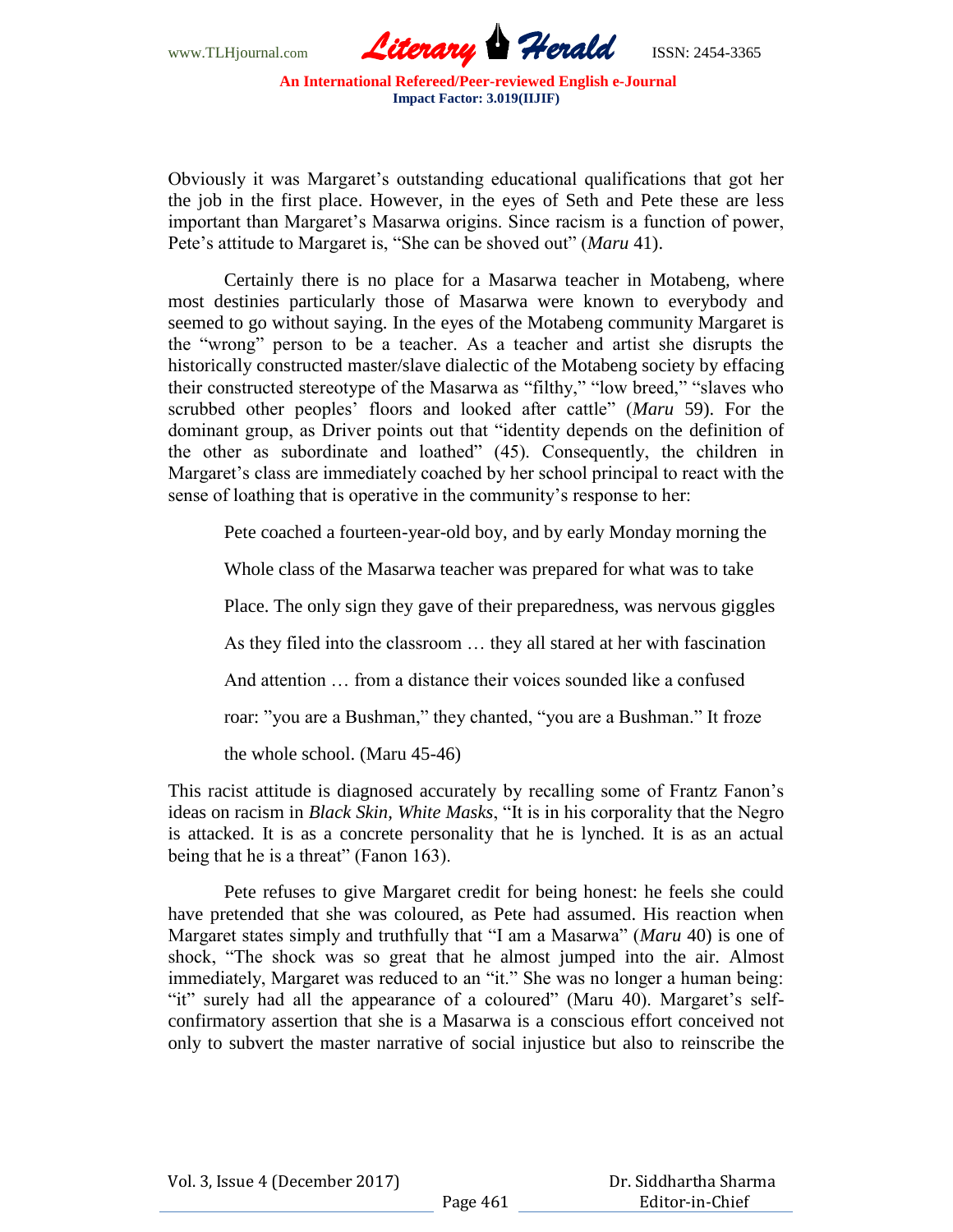

meaning of who she is by redefining the meaning of the group to which she is attached through birth. What Margaret had to achieve was a total revolution in terms of identities firmly based on a hierarchy. Dorothy Driver astutely notes that although Margaret's assertion "I am Masarwa," is a proclamation of ethnic identity, and thus threatens to put her back in a world of labels and stereotypes, it in fact removes her from the chain of signification on which identity conventionally depends, for he does not add the clause used by other groups in their own self-identifications. "At least I am not a ..." (Driver 3). Margaret"s acknowledgement of herself as a Masarwa not by positioning an "other" but by placing that "I" in its own space offers her a place beyond the stereotype.

Margaret's declaration of her true identity leads to a revolution in the village of Dilepe. Firstly, she does what the Masarwa are not known to be able to do "They don"t look you in the face and say, "I am a Masarwa"… who had ever said, I am a Masarwa" (*Maru* 44). Secondly, "The near perfect English accent and manners did not fit her looks …" (*Maru* 23). The revolutionary possibility also emerges through Dikeledi no longer accepting the view of the dominant group but taking the humanity of the Masarwa as a starting point. In her argument with her brother, Maru (a respected son of a chief and in line as a powerful leader to become paramount chief), Dikeledi states that "There's no such thing as Masarwa. There are only people" (*Maru* 65). She understands the subjective power of racial prejudice, "You know how stupid racial prejudice is. It can"t think beyond its nose" (*Maru* 67).

Maru does have the courage to marry Margaret. He is expected to become paramount chief but he does not want to rule a society of "… petty human hatreds and petty human social codes and values" (*Maru* 67). Maru is committed to principles of equality. By accepting the chieftaincy he would in practice undo all his principles because he would be living as a superior, reinforcing the existing hierarchies. Maru"s subversion of the status quo is characterized by his relinquishing of kingship and taking up a position outside of the order of domination. He now begins "secretly and quietly to undo the ties of his birth" (*Maru* 110). Maru"s rejection of the power of his own royal class is borne out of his belief in a world "where the human soul roamed free in all its splendor and glory. No barriers of race or creed hindered its activity" (*Maru* 127).

Maru"s marriage, which is against social customs, brings, on himself and Margaret, social scorn and exile. A diseased prostitute in Dilepe explained their attitude "fancy" she said. "He has married a Masarwa. They have no standards" (*Maru* 126). From the point of view of the dominant group he is now dead. But when the whole situation is studied from the point of view of the Masarwa it is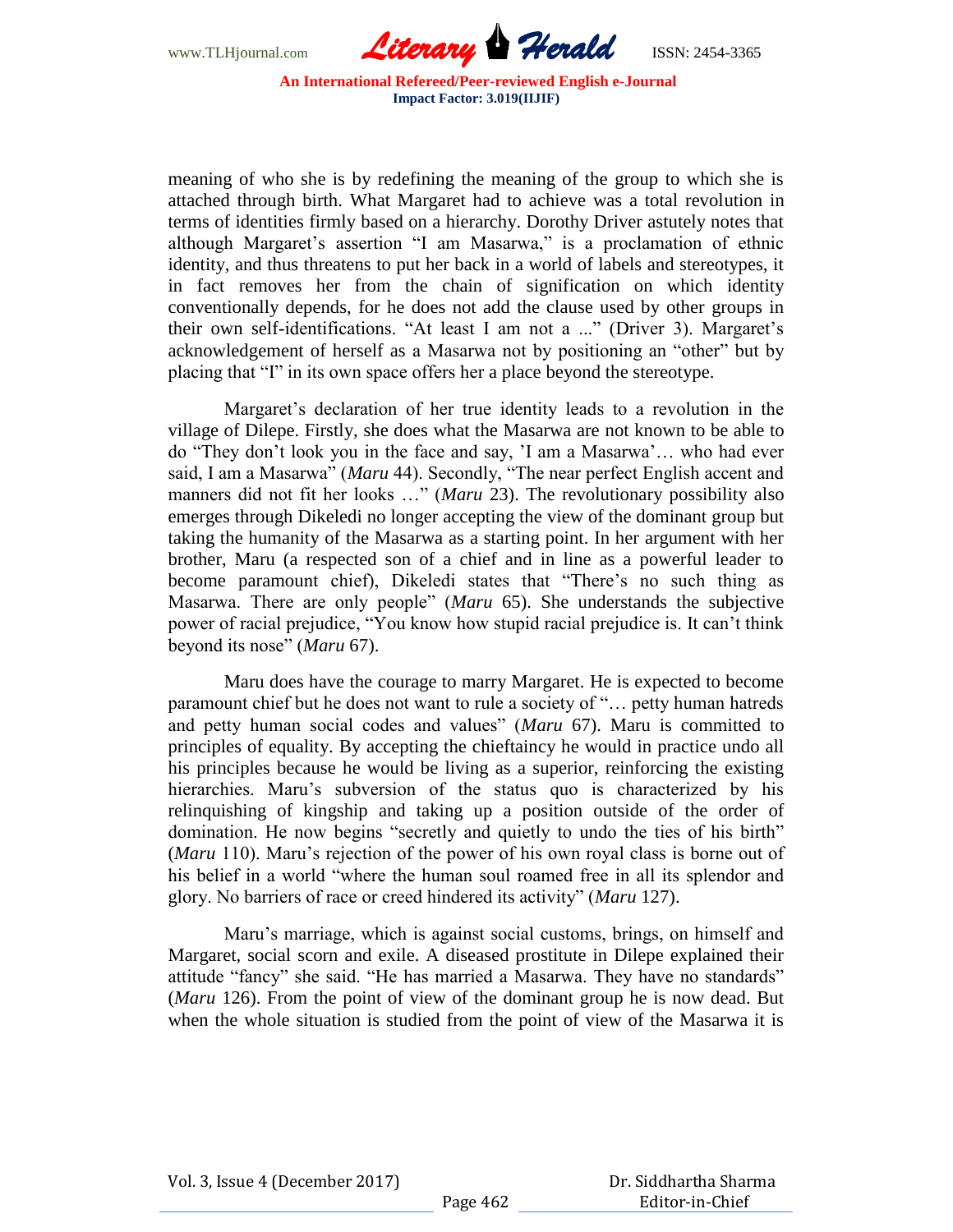

not a death but a new beginning, a door opening "on the small dark airless room in which their souls had been shut for a long time" (*Maru* 126).

The novel concludes on a hopeful note:

People like the Botswana, who did not know that the wind of freedom had

also reached the people of the Masarwa tribe, were in for an unpleasant

surprise because it would no longer be possible to treat Masarwa people in

an inhuman way without getting killed yourself. (*Maru* 127)

By ending the novel on a hopeful note, Bessie Head shows that she is no longer willing to accept racial difference as the instance which would facilitate admittance to universal humanity. Likewise Olaussen argues that "Instead she (Head) envisions a position where racial difference would no longer be significant but would be replaced or reinforced by sexual difference" (83).

The racial stereotypes reflect and are facilitated by power relations in a society. One group will create stereotype about another group in order to control them or justify their power over that group. Beliefs about racism are situated at the intersection of two issues: the social construction of gender and the role of power in structuring gender inequality. As Mohanty states that "Bessie Head"s work resonates with the recognition that women writers and writings about women are inscribed in relations of power" (3). In the works of Bessie Head, the problems of racial oppression are not distinguishable from questions of gender oppression, either.

Some of the issues that engage Bessie head"s imagination in her novel *Maru* are the ways in which racial, sexual, and class-based oppression are intractably linked within a culture, so that one kind of oppression often leads to another. Lauretis's observation that "black women experience racism not [only] as blacks but as black women" is pertinent here (135). For example, in *Maru*, Margaret suffers both as a member of a subject race and of a subject gender. As noted earlier, when Pete decides to get rid of Margaret, he tells Seth, "She can be shoved out ... it's easy, she's a woman" (*Maru* 41).

Embedded within this statement is an explicit male bias which ranges from aggrandizement of masculinity to overt misogyny. This kind of gendered language is deliberately and consciously aimed at keeping women out of the sites of power through the perpetuation of chauvinistic and sexist norms. When issues are posed in this manner, gender becomes socialized into sex differences and problems of sexist hierarchy and unequal power become obscured. Consequently,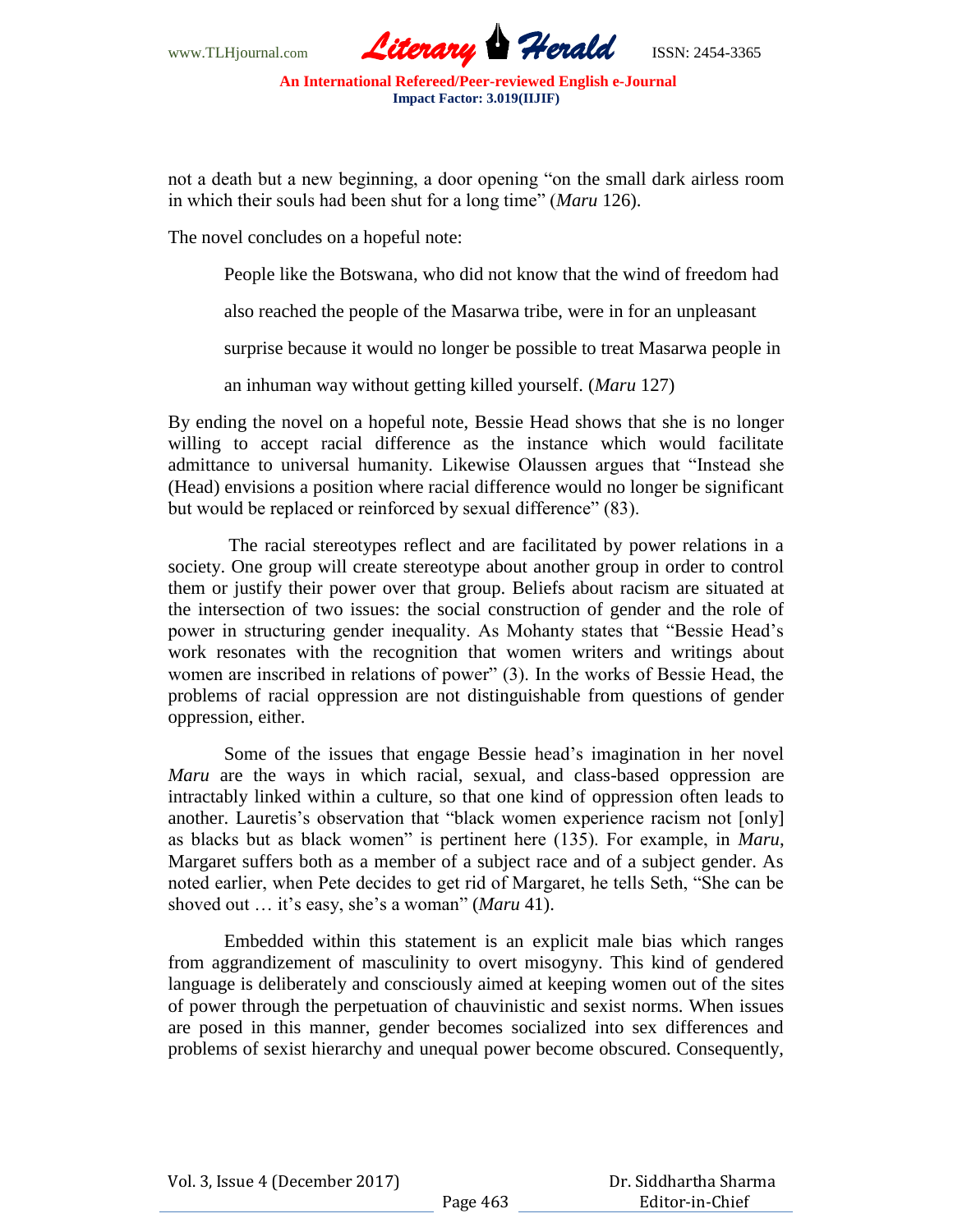

the problems of sexual harassment, abuse and unequal access to resources remain unchallenged, marginal issues. Seth's reply is equally couched in the willful, entrenched patriarchal negation of women, "Her qualifications are good. She couldn"t possibly have got there on her own brains. Someone was pushing her. We don"t know who and they might be important" (*Maru* 41). Seth subtly implies that as a woman, Margaret is inherently an intellectual underling and cannot be expected to excel on her own except from the patronage of a man of influence or that she could have "climbed" into her position through submitting her body to some powerful man in the village.

Of course, men are expected to become Doctors, Engineers, Pilots or Teachers, but if a woman of Margaret"s caliber consistently performs top in her class, she is met with disbelief as a freak and made insignificant because of her gender, Gendered racial prejudice thus affords a framework of meaning that forces the burden of proof regarding the ability and worthiness on the Masarwa woman. Margaret finds herself continually having to persuade her school principal and the village totems that she has "earned" her place; any perceived shortcomings on her part undercut not only her reputation but are considered to reflect upon her race and gender as a whole. By contrast, Moleka, an arrogant and philandering heir to chieftaincy is held accountable as an individual but never as a representative of maleness or Batswananess. Within this framework, racial difference is a key organizing principle, implicitly or explicitly preparing understanding for perceptions predicated on racial and gender contrasts.

Bessie Head herself has pointed out that "Black women have a certain history of oppression within African culture ... [where] women's problems are rooted in custom and tradition" (Mackenzie and Clayton 15).What is certainly very clear here is that the male has a superior position to the female. In an article entitled "Nationalism and Gender Issues in South Africa," Patricia MacFadden offers the notion that "in all African societies, men … have tended to use their status and influence as social controllers, to gain access to women"s bodies" (14). MacFadden argues that this assumption, which is deeply rooted in African patriarchal culture, defines women"s bodies as the source of male pleasure as well as the vehicle for the reproduction of male virility.

In *Maru*, both Moleka and Maru perceive women as "prizes," to be acquired and privatized (as lovers and concubines). "They were notorious in Dilepe village for their love affairs" (*Maru* 35). "Their victims exploded like bombs" (*Maru* 35). Although Maru and Moleka are described as having different attitudes and expectations in their treatment of their women, whatever their differences, the result is the same: They emerge as exploitative and show a callous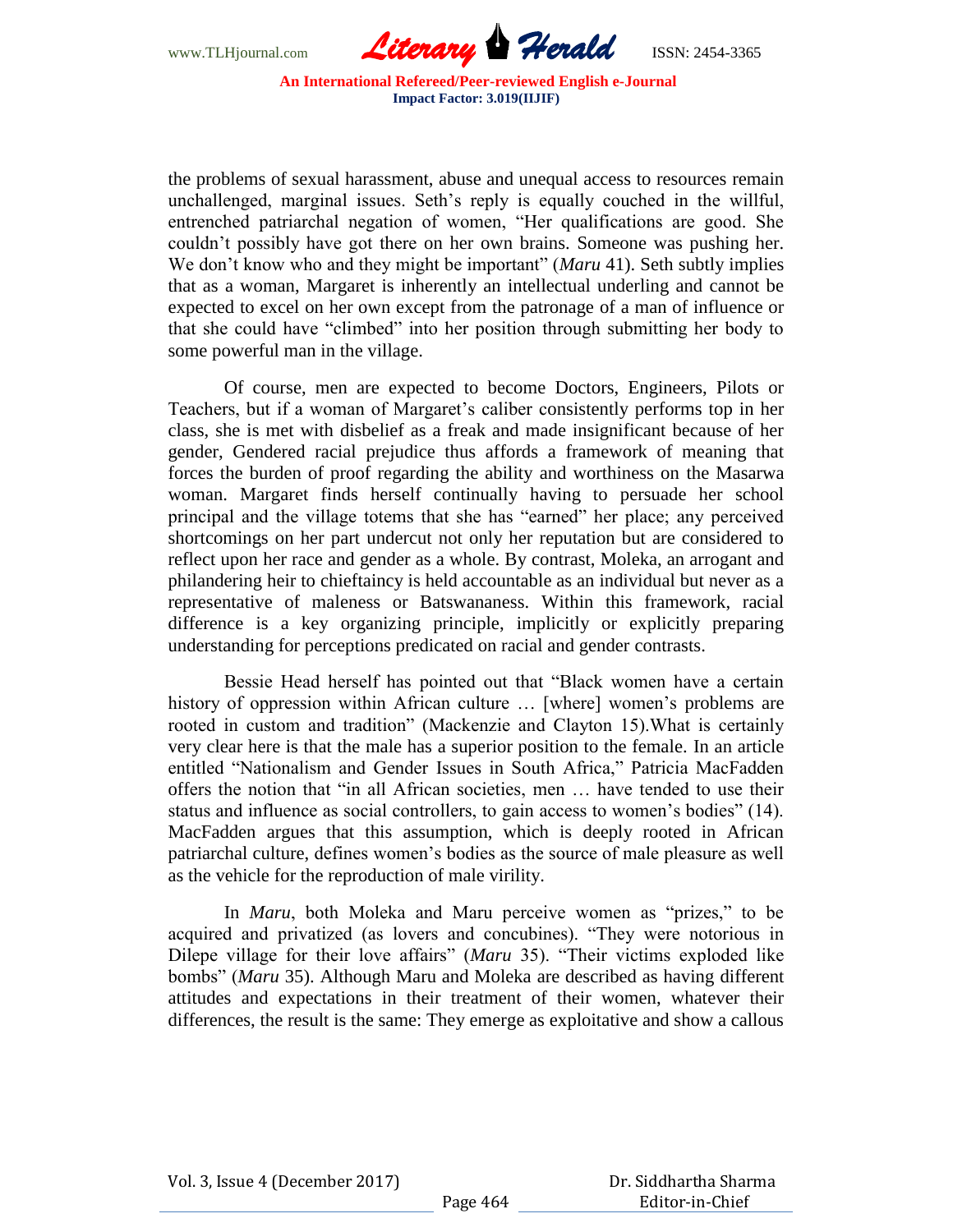

indifference to the suffering that their philandering causes women, Moleka is "arrogant and violent" with women:

There was nothing Moleka did not know about the female anatomy … no

woman … could resist the impact of his permanently boiling bloodstream.

But he outraged them, and horrible sensations were associated with the

name of Moleka. Moleka and women were like a volcanic explosion in a

dark tunnel. Moleka was the only one to emerge, on each occasion, unhurt,

smiling. (*Maru* 35)

On the other hand, Maru, "… often took to his bed with some indefinable ailment. His victims, too, displayed alarming symptoms. The strongest fled as though they had seen a nameless terror. The weakest went insane and walked about the village muttering to themselves" (*Maru* 36).

To conclude, Bessie Head"s *Maru* (1971) analyzes the politics of race, power and gender. A critical analysis of Bessie Head"s *Maru* identifies the subordinating and the marginalizing tropes that result in silencing of female subjectivities in Bessie Head"s protagonists. *Maru* examines the role of cultural and psychological forces in maintaining patriarchal hegemony, which is based upon hierarchy and domination of women rather than equality. Thus, it is between the abstract constructs and the concrete social experiences within which Bessie Head"s literary imagination subsists. By using Foucault"s theories, Besie Head"s *Maru* shows the intersections between racism and sexism and how these constructs are implicated in the conception and construction of power. The present study argues that racial and sexual difference due to their arbitrary applications be viewed as dynamic and contested, rather than fixed.

## **Works Cited**

Abrahams, Cecil, editor. *The Tragic Life: Bessie Head and Literature in Southern* 

*Africa*. Africa World Press Inc, 1990.

Back, Les, and John Solomos, editors. *Theories of Race and Racism: A Reader*.

Routledge, 2000.